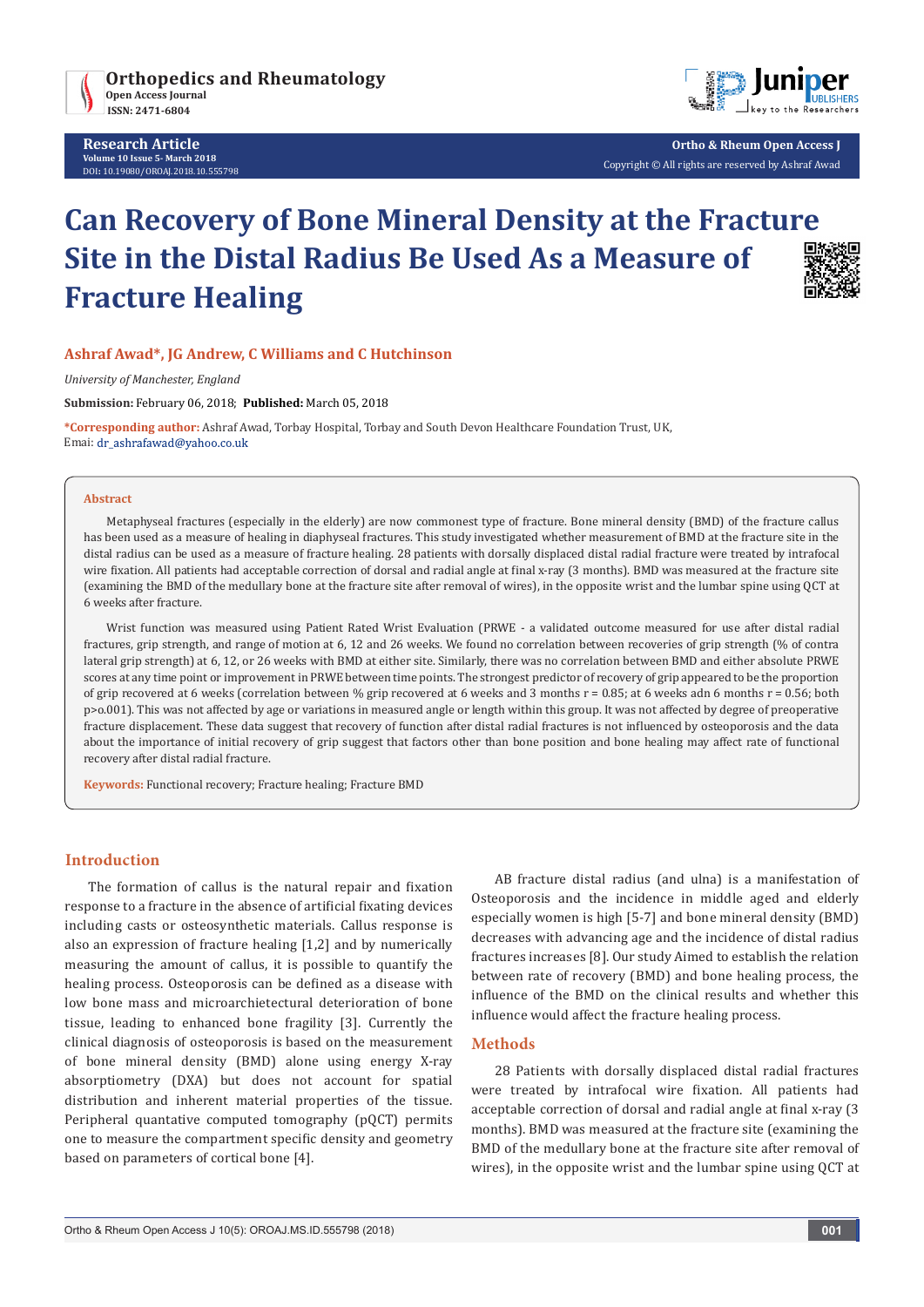6 weeks after fracture. Wrist function was measured using the Patient Rated Wrist Evaluation (PRWE - a validated outcome measure for use after distal radial fractures), grip strength, and range of motion at 6, 12 and 26 weeks.

The plan of work was first is to measure the spine BMD of all patients and to relate (correlate vs. regression) spine BMD to recovery of PREW, 1) vs. Absolute BMD (T score) and 2) vs Z score. This might answer whether the fracture healing defined by functional recovery affected by osteoporosis (defined by Tscore or Z score). Second is to measure the normal wrist BMD of all patients and to relate it as well to the recovery of PRWE, which in turn might answer is recovery of wrist function after fracture related to the Pre # wrist BMD; expect recovery to be worse with low BMD (slower healing due to poor bone health) or worse with high BMD (requires higher energy for #)?

Third is to measure the spine BMD on second visit, to see whether if the spine measurements are consistent or not? Fourth measuring the fractured wrist BMD and the relation of the fractured wrist to the normal visit BMD vs. PRWE recovery to assess effect of degree of compression on recovery (degree of compression as marker of injury severity), at 6 weeks fractured wrist/normal wrist vs. PRWE recovery to assess wrist # BMD on recovery, change in fractured wrist BMD at 6 weeks to 12 weeks vs. recovery of PRWE and finally change of fractured wrist between first and second CT's.

Fifth is measuring the angles were Relationship between 1) fracture at six weeks and 2) normal wrist BMD on 1) preoperative angles; 2) 6/52 angles; 3) loss of angles between 6 and 12 weeks, Within PRWE, we considered 1) global PRWE; 2) pain domains 3) chair and rolb lift. We looked at loss of length 1) pre operative 2) final 3) post operative minus final vs. 1) degree of impaction on CTs (#BMD) 2) normal wrist BMD.

## **Results**



We have found that there is no correlation between BMD at the fracture site and BMD at the other wrist or lumbar spine (r-co.g), The BMD at the fracture site was higher than the BMD

at the other wrist (mean 168 vs. 70HU; <0.001 paired T test) (Figure 1), There was no relationship between fracture site BMD or the ratio of BMDs fracture site/normal wrist, and any of the functional assessments (proportion grip strength recovered, range of motion or PRWE (r-co.g). 15 of these patients underwent a second QCT at 12 weeks after fracture. There was no significant change in fracture site BMD between first and second scan. Similarly, there was no correlation between BMD and either absolute PRWE scores at any time point or improvement in PRWE between time points (Figure 2).



#### **Discussion**

We had anticipated that progression of bone healing between 6 and 12 weeks would have been associated with an increase in BMD; in the even this was not what we found. Further, the finding that the BMD at the fracture site was higher than that at the normal wrist was a suprise. BMD of endosteal callus does not seem likely to be helpful as a measure of meaphyseal fracture healing in future research. This is indicated both by the lack of progression of BMD, and the fact that fracture site BMD in higher than the normal wrist. Two possible explanations at proposed: The majority of stiffness recovered initially in metaphyseal fractures may be due to cortical healing. This study did not examine cortical healing; our scans had a 5mm slice thickness, which would not permit examination of the relatively narrow cortical callus or the recovery of stiffness between 6 and 12 weeks in metaphyseal fractures may be due remodelling of woven to mature bone, rather than additional mineralization of callus. This would suggest that measurement of endosteal BMD.

Before 6 weeks might be useful in measuring healing. We suggest that further research using pOCT at thinner slice thickness and at an earlier point after fracture would help establish whether mineralization of endoseal callus is critical to recovery of fracture stiffness at an early stage after metaphyseal fracture. This will be important to determine whether use of